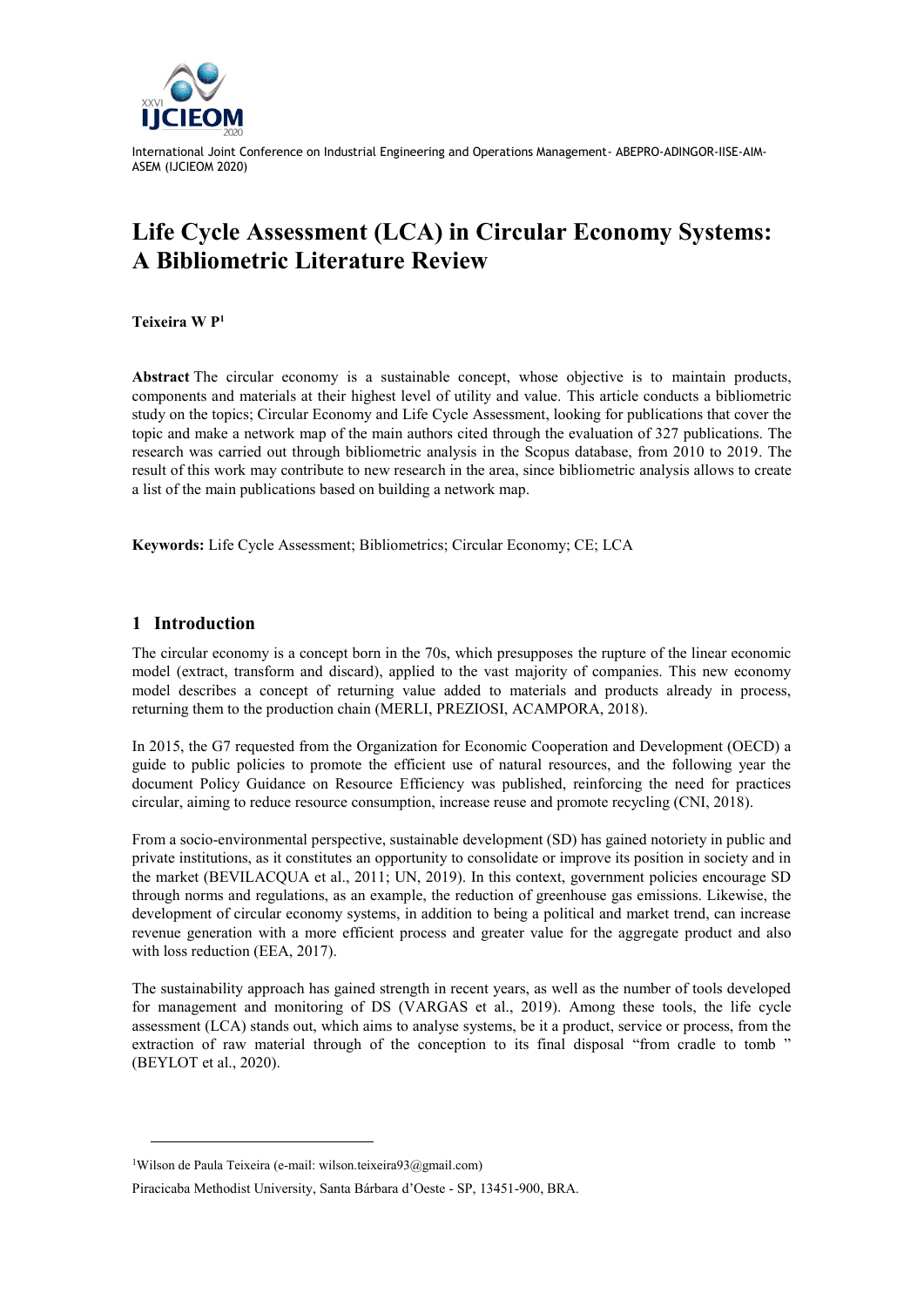

LCA is carried out based on quantifiable indicators of environmental impact, such as energy use, heating, ozone depletion, acidification, eutrophication, air pollution, human and ecotoxic toxicity, formation, and generated waste (SHELDON, 2017).

The LCA process principle is to calculate the GHG emissions of each process in the product cycle individually, in order to form a chain of processes that covers the entire life cycle. Each process analysis is performed using primary data specific to the process (material and energy flows in the manufacturing process) and secondary data (GHG quantity) per manufacturing process, which lead to accurate results of modelling, this survey of data obtained by the LCA being the first step for companies, or chains of companies, to develop more sustainable operations in their processes (RISTIMÄKI et al., 2013).

Studies for environmental optimization of circular economy operations have been developed through the application of LCA in several sectors, for example, in the photovoltaic solar energy industry (HSUEH, LIN, 2014), of solvents (SZITA, 2017), of foods (NIERO, RIVERA, 2018) and many others.

According to Iritani et al. (2015), the recurrent scientific mapping of bibliometric analysis helps researchers to observe the structural network of a research area. The use of LCA in the circular economy is recent and has grown in recent years, so that a quantitative study, using bibliometric techniques, is necessary to analyse this field.

Bibliometric analysis is a useful method to identify research trends and hot issues based on historic publications information. It is also used to evaluate research performance of institutions, researchers and journals, as well as the research fields (LI, HAN, LU, 2018).

The use of the bibliometric method is important in the scientific context, considering that the number of publications increases continuously and that researchers gradually find it difficult to search for relevant literature in their field of study (LOISEAU et al., 2016). In this context, the elaboration of a theoretical framework through bibliometrics allows the researcher to carry out a quantitative analysis of the publications, finding relationships between the structural elements, such as: references, authors, keywords, among others (IRITANI et al., 2015).

Thus, the present work aims to identify the global characteristics of the literature associated with the theme circular economy and LCA, in order to present associations and trends that provide a basis for future work.

## **2 Methodology**

The first phase of the research (Figure 1) was responsible for defining the sampling of the analysis, according to Ramos and Oliveira (2019).

Two of the most popular data sources for bibliometric studies are Clarivate Analytics' Web of Science (WoS) and Elsevier's Scopus (CORTÉS-SÁNCHEZ, 2020).

Scopus was selected for the following reasons: institutional access; highest magazine coverage (Scopus: 20,346 journals vs. WoS: 13,605 (149% more journals), overlapping coverage (≈84% of active securities in WoS were also indexed in Scopus) (CORTÉS-SÁNCHEZ, 2020).

Therefore, the choice of publications in this database justifies the tradition of the debate about knowledge and the degree of impact of its journals at the scientific and academic level, in addition to configuring it as a consolidated space that brings together scientific productions edited by different countries. in the world.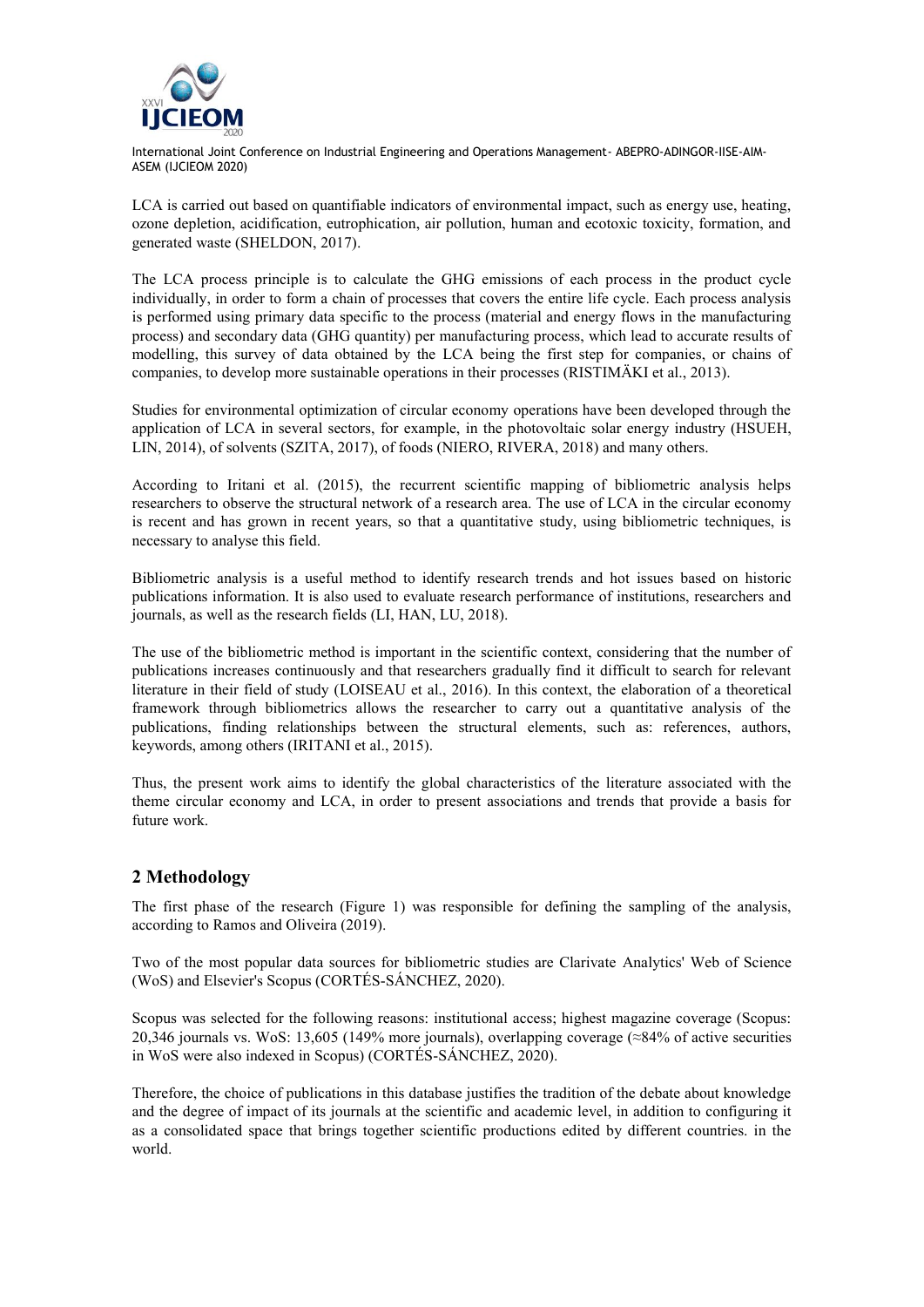

The search in the database covered the years 2010 to 2019. The search terms used were: ("life cycle assessment LCA") AND ("circular economy"), where they were applied to the title, abstract and keywords fields in english language. A total of 327 publications were extracted.

For the second phase, with the sampling defined, all available metadata were imported, such as: abstract, authors, keywords, journal, references, number of citations, among other data. They were exported and later analysed using Microsoft Office Excel 2010 and Vos Viewer software. It was possible to extract the results sought in the work, such as: publications per year, journals with the largest number of publications, authors with the largest number of publications, most cited authors, institutions with the largest number of publications, countries with the largest number of publications, map of co -quotation and map of words co-occurrence (LEYDESDORFF, CARLEY, RAFOLS, 2013).



Fig 1: Phase 1 (sample definition). Adapted from Ramos e Oliveira (2019).

### **4 Results and discussion**

Regarding the results of the survey with a sample of 327 publications, the first information extracted was the number of publications per year (Figure 2). It is observed that the number of publications remains without much fluctuation until 2014, and from then on growing, until reaching a number of 137 publications in 2019, showing that there is a trend line, resulting from a possible maturation of this field of research.

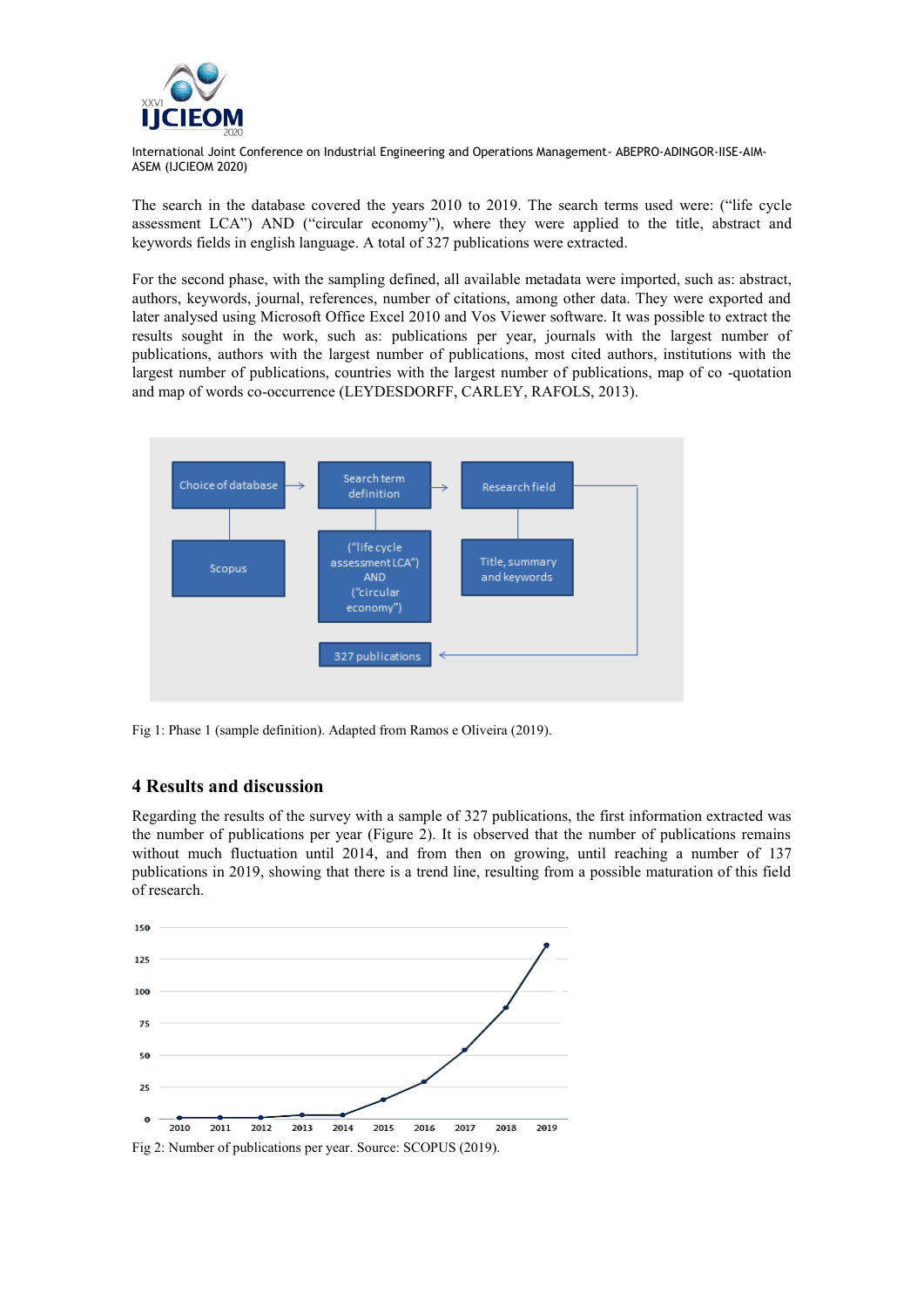

The publications found were classified by the SCOPUS database into 20 categories of different subjects, and there may be publications with more than one subject.

From the main categories, it can be seen that the works have a strong relationship with management and the environment and energy. Environmental Sciences are in first place for the articles under study; the subjects of Engineering and Energy are between the second.

314 journals were found of the different areas of knowledge. The top 10 journals in terms of quantity of publications are shown in Table 1, with more than 60% of the total sample. The journals *Journal of Cleaner Production* and *Resources Conservation And Recycling* have the greatest representativeness, with 53 and 39 publications respectively. In relation to the Impact Factor (IF) index, the *Resources Conservation And Recycling* period stands out, with the highest index in 2018.

| Table 1: Analysis of the 10 main journals.<br>Number of |                     |       |            |       |
|---------------------------------------------------------|---------------------|-------|------------|-------|
| Nome do Journal                                         | <b>Publications</b> | $\%$  | IF $-2018$ | vears |
| Journal Of Cleaner Production                           | 53                  | 16,88 | 6,395      | 7,051 |
| <b>Resources Conservation And Recycling</b>             | 39                  | 12,42 | 7,044      | 6,562 |
| Sustainability Switzerland                              | 19                  | 6,05  | 2,592      | 2,801 |
| Procedia CIRP                                           | 17                  | 5,41  | 2,100      | 1,345 |
| Waste Management                                        | 12                  | 3,82  | 5,431      | 5,993 |
| Iop Conference Series Earth And Environmental Science   | 11                  | 3.5   | 0.44       | 0,23  |
| Science Of The Total Environment                        | 11                  | 3,5   | 5,589      | 5,727 |
| International Journal Of Life Cycle Assessment          | 9                   | 2,87  | 4,868      | 5,524 |
| Waste Management And Research                           | 9                   | 2,87  | 2,015      | 1,480 |
| <b>Bioresource Technology</b>                           | 8                   | 2,55  | 6,669      | 6,589 |
| Journal Of Industrial Ecology                           | 8                   | 2,55  | 4,826      | 4,039 |

The 327 publications were analysed according to their origin, geographic and institutional, resulting in 54 countries and 159 different institutions. With regard to countries, shown in Table 2, the top ten in terms of quantity of publications represent almost 75% of publications. Italy leads the list in relation to the number of publications (53), followed by Spain (49), the United Kingdom (40), Denmark (33) and Germany (31) all with a number of publications close by.

| Table 2: Analysis of the top 10 countries. |               |  |  |
|--------------------------------------------|---------------|--|--|
| Quantity<br><b>Publications</b>            | % of articles |  |  |
| 53                                         | 11,86         |  |  |
| 49                                         | 10,96         |  |  |
| 40                                         | 8.95          |  |  |
| 33                                         | 7,38          |  |  |
| 31                                         | 6.94          |  |  |
| 29                                         | 6.49          |  |  |
| 28                                         | 6,26          |  |  |
| 25                                         | 5,59          |  |  |
|                                            |               |  |  |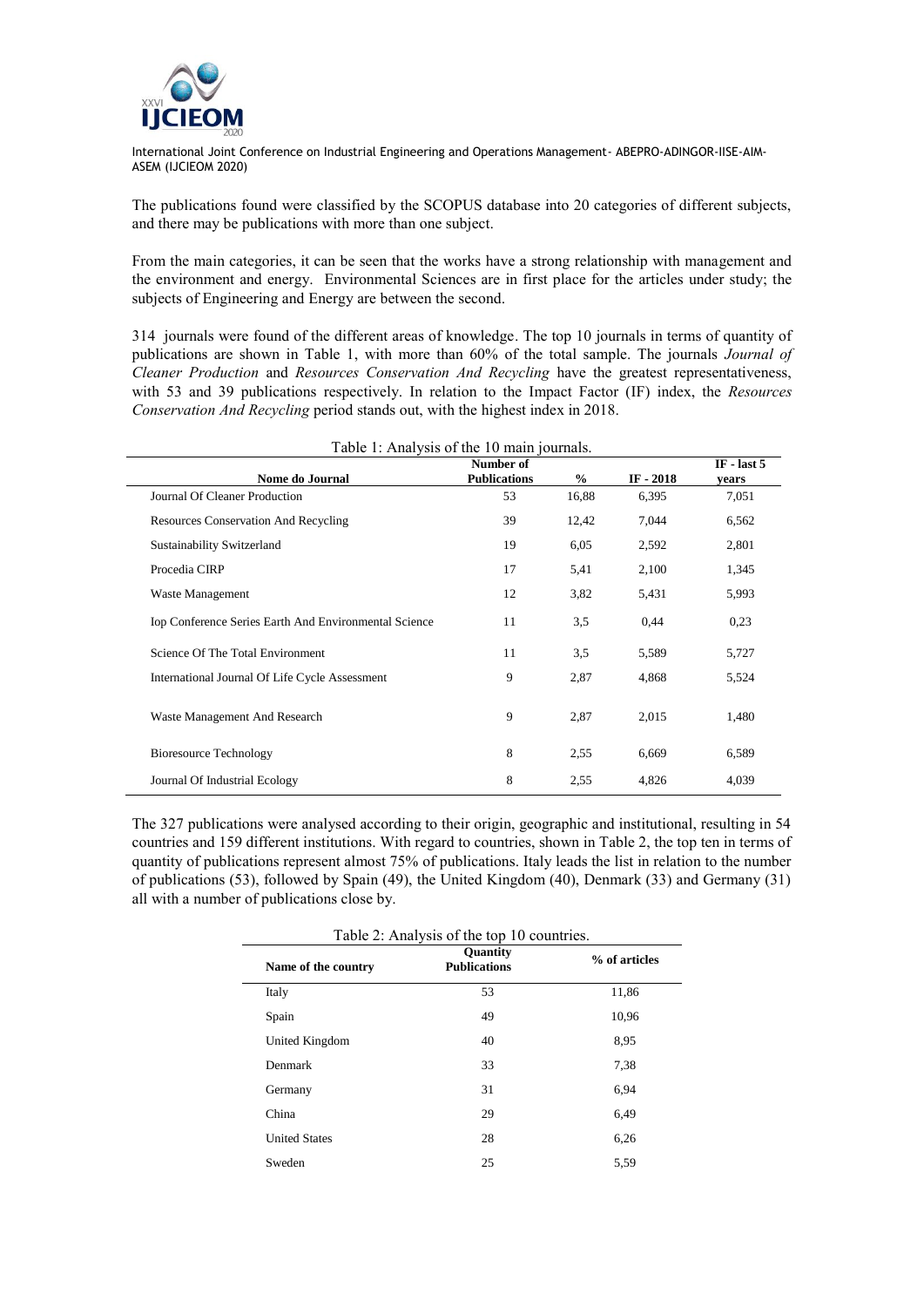

| Netherlands | 18 | 4.03 |
|-------------|----|------|
| Canada      | 14 | 3,13 |

Due to the variety of institutions found in the sample, the majority with a low index of publications, it is inconclusive to cover the most representative portion of them. Given the above, only the seven main institutions were analysed in terms of quantity of publications, as shown in Table 3, of which it is possible to analyse that all institutions are located in one of the ten main countries, reinforcing the relevance of these countries on the topic under study.

| <b>Institution Name</b>                   | Quantity<br><b>Publications</b> |
|-------------------------------------------|---------------------------------|
| Danmarks Tekniske Universitet             | 20                              |
| University of Manchester                  | 12                              |
| Universidad de Cantabria                  | 11                              |
| Universitat Pompeu Fabra Barcelona        | 10                              |
| Aalborg Universitet                       | 9                               |
| Universitat Autònoma de Barcelona         | 9                               |
| European Commission Joint Research Centre | 9                               |

Table 3: Analysis of the main institutions.

Through a cocitation analysis, in which the authors cited by the 327 works in the sample, 1144 different authors were found. The analysis considers that when two authors are cited by the same article, they have a link and the set of these links form the chains of authors. Figure 3 shows the networks formed by the authors who were cited at least once within the sample, resulting in a total of 60 authors divided into 5 different streams, distinguished by colors. The main network, represented by the color red, has 22 authors and indicates that the connection strength between these authors is more intense than in the other currents. Regarding the relevance of the authors, the greater the circumference, the greater the number of citations.



Fig 3: Network map of the main authors mentioned.

The map resource was used to analyse the content of the articles, considering the words that occur in the title, in binary count, in which the occurrence in the article is verified, regardless of frequency. 1066 different words were found. Figure 4 shows the map of words that occur in at least 50 articles, resulting in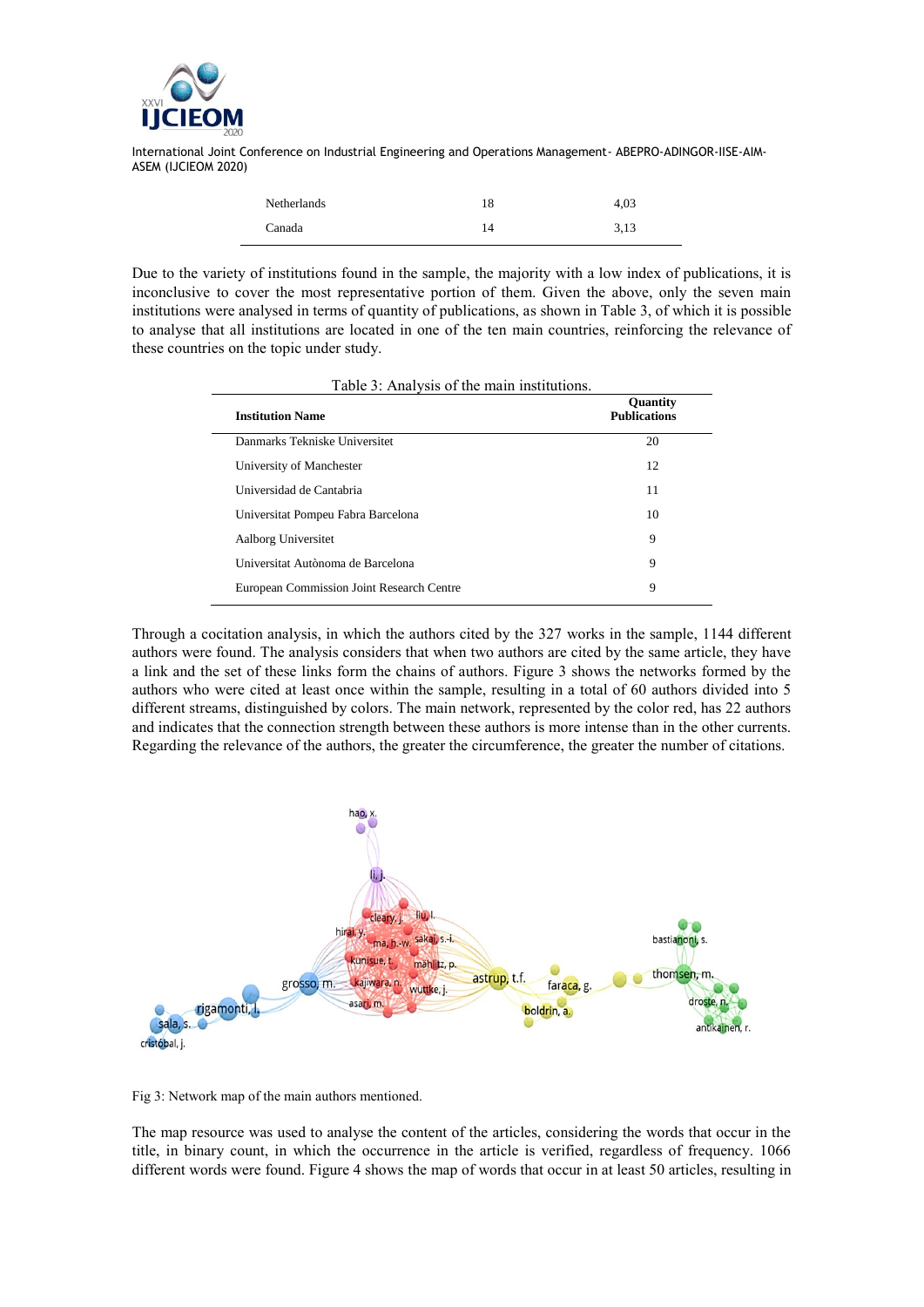

887 words. This confirms that the publications address, in addition to LCA, issues of environmental impact and circular economy, such as waste, environmental assessment, material flow, among others.





Table 4 shows the main cited publications, including the average citation per year (CY), name of the journal and country of origin of the first author. European countries occupy the most relevant position, accounting for 80% of the most cited publications, followed by India and Arabia, with one publication each. With respect to publication sources, the *Journal of Cleaner Production* leads the list, occurring three times. The *Bioresource Technology* journal stands out with two articles. The most cited work was published by *Green Chemistry*.

|  |  |  | Table 4: main cited publications. |
|--|--|--|-----------------------------------|
|--|--|--|-----------------------------------|

| Year | <b>Number</b><br>of citations | <b>CY</b> | <b>Publication</b>                                                                                                                          | <b>Periodical</b>                                    | Country     |
|------|-------------------------------|-----------|---------------------------------------------------------------------------------------------------------------------------------------------|------------------------------------------------------|-------------|
| 2017 | 220                           | 73        | The E factor 25 years on: the rise of green<br>chemistry and sustainability                                                                 | Green Chemistry                                      | Netherlands |
| 2016 | 186                           | 47        | Waste biorefinery models towards sustainable<br>circular bioeconomy: Critical review and future<br>perspectives                             | <b>Bioresource</b><br>Technology                     | India       |
| 2017 | 109                           | 36        | Sewage sludge disposal strategies for sustainable<br>development                                                                            | Environmental<br>Research                            | Poland      |
| 2017 | 93                            | 31        | Waste biorefineries: Enabling circular economies<br>in developing countries                                                                 | <b>Bioresource</b><br>Technology                     | Arabia      |
| 2017 | 86                            | 29        | Metrics of Green Chemistry and Sustainability:<br>Past, Present and Future.                                                                 | <b>ACS</b> Sustainable<br>Chemistry &<br>Engineering | Netherlands |
| 2016 | 80                            | 20        | Two LCA based methods to analyse and design<br>complex (regional) circular economy systems. Case:<br>making water tourism more sustainable. | Journal of<br><b>Cleaner Production</b>              | Netherlands |
| 2016 | 76                            | 19        | Green Economy and related concepts: an<br>overview                                                                                          | Journal of<br><b>Cleaner Production</b>              | France      |
| 2018 | 69                            | 35        | How do scholars approach the Circular<br>Economy? A systematic literature review                                                            | Journal of<br><b>Cleaner Production</b>              | Italy       |

The first and fifth article discusses the use of metrics for sustainability, since its first conception in 1924, going through the changes that occurred until reaching the current concepts. The author also parallels the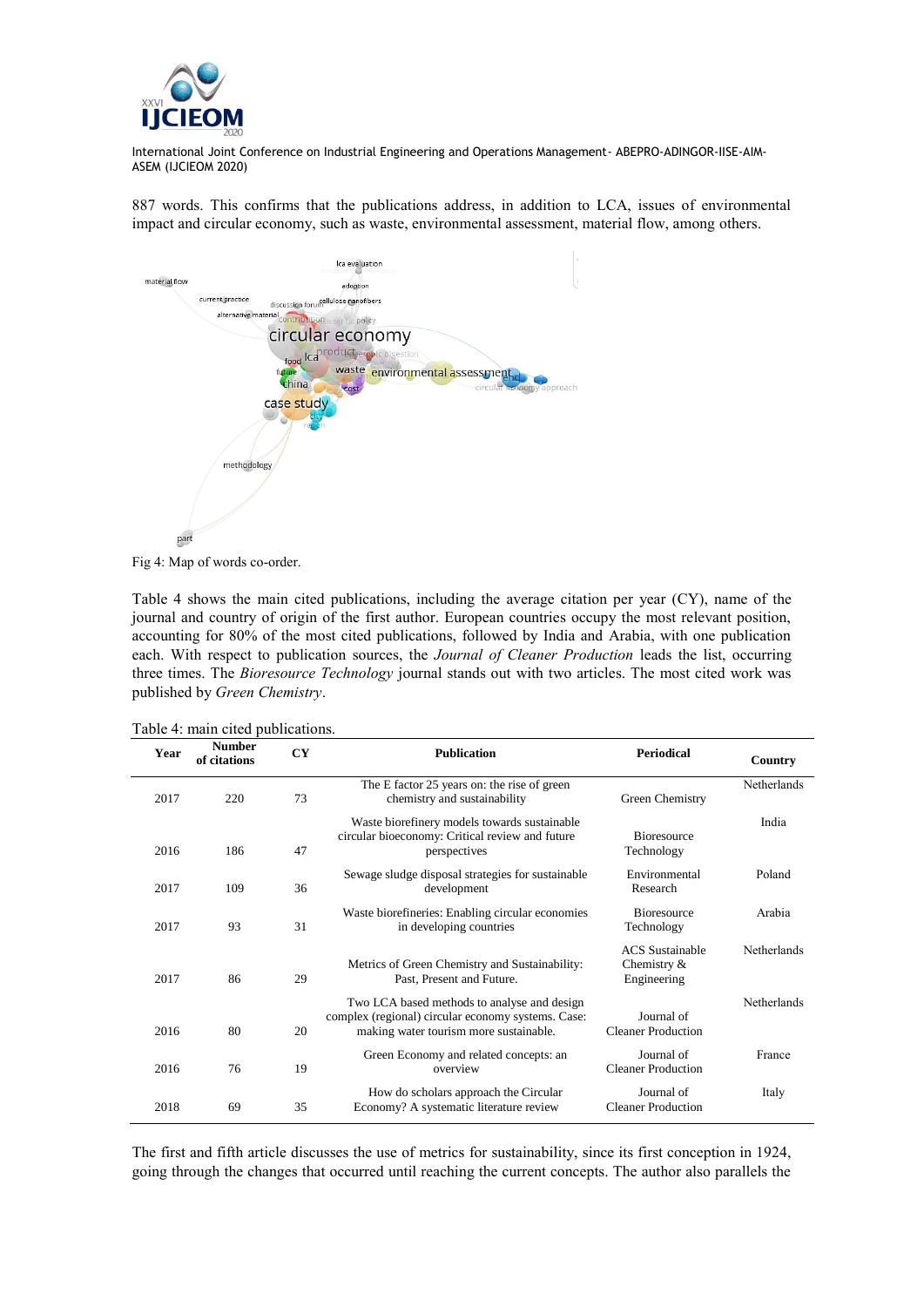

use of LCA and the circular economy in the pharmaceutical industry. Finally, it concludes that both the use of LCA and the circular economy converge for the improvement of production processes with the construction of new eco-efficient designs, while for the reuse and recycling of products that would traditionally be discarded.

The second and the fourth works use the circular economy in waste bio-refinery. The authors discuss the environmental benefits produced by bio-refinery and LCA as an assessment tool for environmental impacts. For the authors, bio-refineries are highly energy efficient and mainly use production processes with zero waste and allow industries to manufacture ecological products with small carbon footprints.

Already in the third article the authors conduct a review and compare existing solutions for sewage sludge management in relation to environmental sustainability. The most commonly used strategies according to the authors include treatment and disposal. Decision-making tools were selected, as well as the life cycle assessment, were proposed to adequately assess the possible environmental, economic and technical assessment of different systems. Therefore, some basic criteria for the best selection of suitable options have been described, in the sense of the circular economy "from waste to resources". The importance of sewage sludge as valuable source of matter and energy was appreciated, as well as a potential risk related to the application of these strategies.

The sixth article discusses complex business models that use environmental analysis metrics such as the LCA and the circular economy. According to the authors, LCA is currently the best-defined system for analysing environmental aspects and is capable of analysing circular systems, product service systems and systems for recycling. However, LCA falls short of analysing the added value of business models. Also according to the authors, the Eco-efficient Value Creation approach helps to avoid many pitfalls of the design of circular business models (for example, having a positive result at the product level, but with a negative effect on the social level; having a positive effect on the environment, but with insufficient perceived value from the customer to overcome the fierce market competition). The Circular Transition Framework reveals pitfalls and opportunities in implementation (for example, coordination between business models and government policies).

The seventh work makes a bibliometric review on the different concepts that encompass the green economy. According to the authors, their various links with sustainability are not always clear, and they use strength and weakness criteria to assess sustainability tools.

The eighth article performs a systematic review of the literature on Circular Economy. According to the authors starting from a studied concept in relation to industrial ecology, Circular Economy slowly acquired its independent role in academic research, mainly framed in studies related to environmental sustainability.

### **5 Conclusion**

Bibliometric analyses were carried out based on a sample of 327 publications covering the theme of LCA applied to the circular economy and its activities, which allowed observing the growth in bibliometric terms. It is observed that the use of LCA as a tool to support environmental management is growing, both in terms of the number of publications and its relevance. The works were classified in 20 categories of different subjects, most of which are in the area of Environmental Science. The main periodicals found were: *Journal of Cleaner Production* and *Resources Conservation And Recycling*.

There are 15 authors who have the greatest influence in the literature, with Niero, M. being the main one. The country with the largest number of publications is Italy, while the most relevant institution is Danmarks Tekniske Universitet, in Denmark.